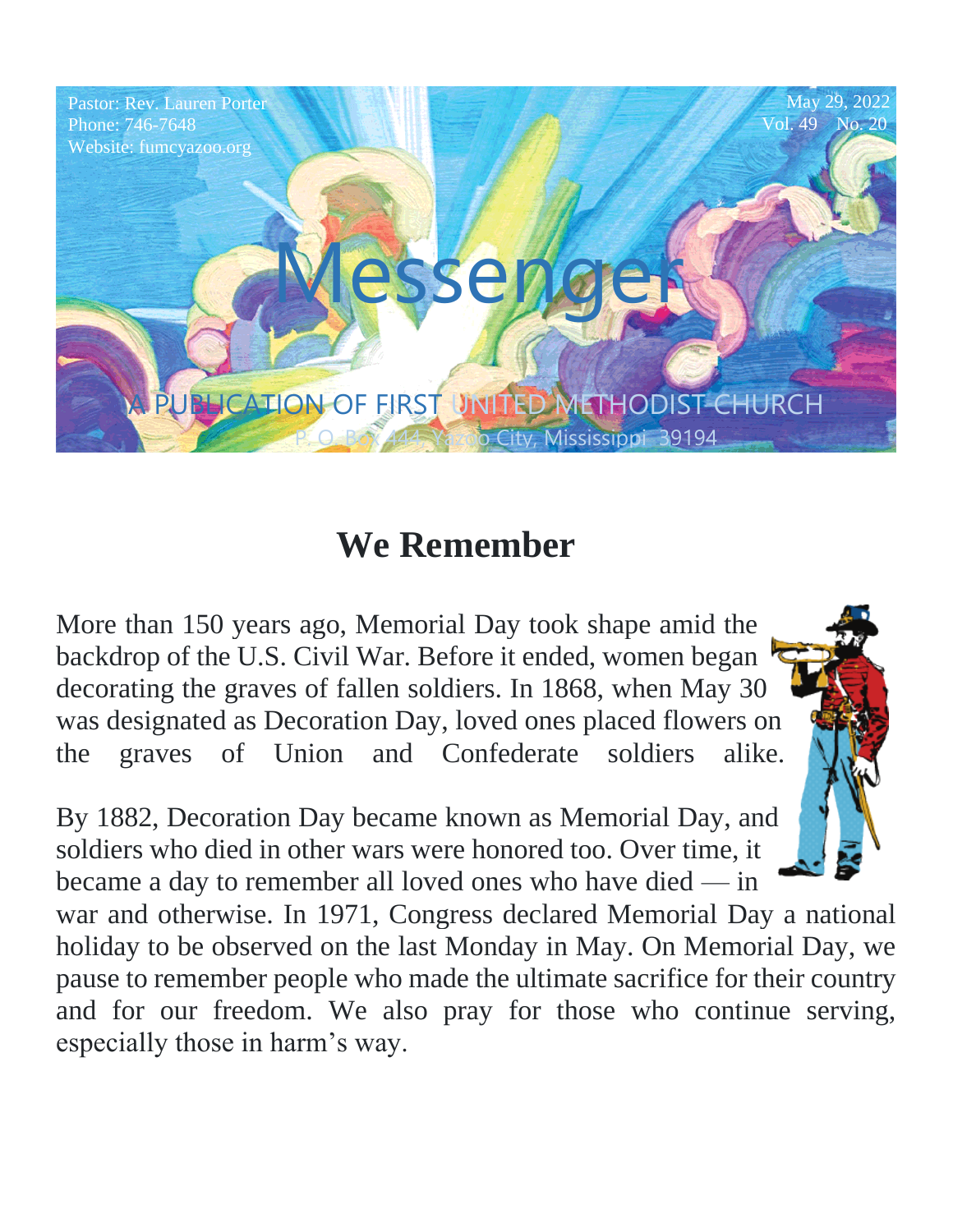

 **SUNDAY***,* **MAY 29**

9:00 a.m. Contemporary Service 9:50 a.m. Sunday School 11:00 a.m. Traditional Service

*Memorial Day – Office closed* D METHODIST CHURCH **MONDAY, MAY 30**

**WEDNESDAY, JUNE 1**  $6.00 \text{ m}$ 6:00 p.m. Chancel Choir

**SATURDAY, JUNE 4** 9-12 noon Methodist Market



- 29. Mike Phillips
- 30. Carter Smith
- 31. Emily Harris
	- 2. Slater Phillips

\* \* \* \* \*

29. Mr. & Mrs. Archie Edgar 30. Mr. & Mrs. Chat Phillips



**Vacation Bible School**

NE 1 this year on **June 20-24.** We are looking forward to VBS

If you would be willing to help with Vacation Bible School this year, please contact the church office or Tera.



There is currently a blood shortage; so there have been three (3) blood drives set up locally for anyone who would like to donate:

**Thursday, May 26,** 11 am - 4 pm at the Sheriff Department by the Courthouse in Yazoo City.

**Friday, May 27,** 11 am - 3 pm at Bentonia Food & Gas.

**Tuesday, May 31**, 2 pm - 6 pm at Bentonia Dollar General.

If you would like your donation to count toward Irma Newell Hart, his donor code is: EE-37.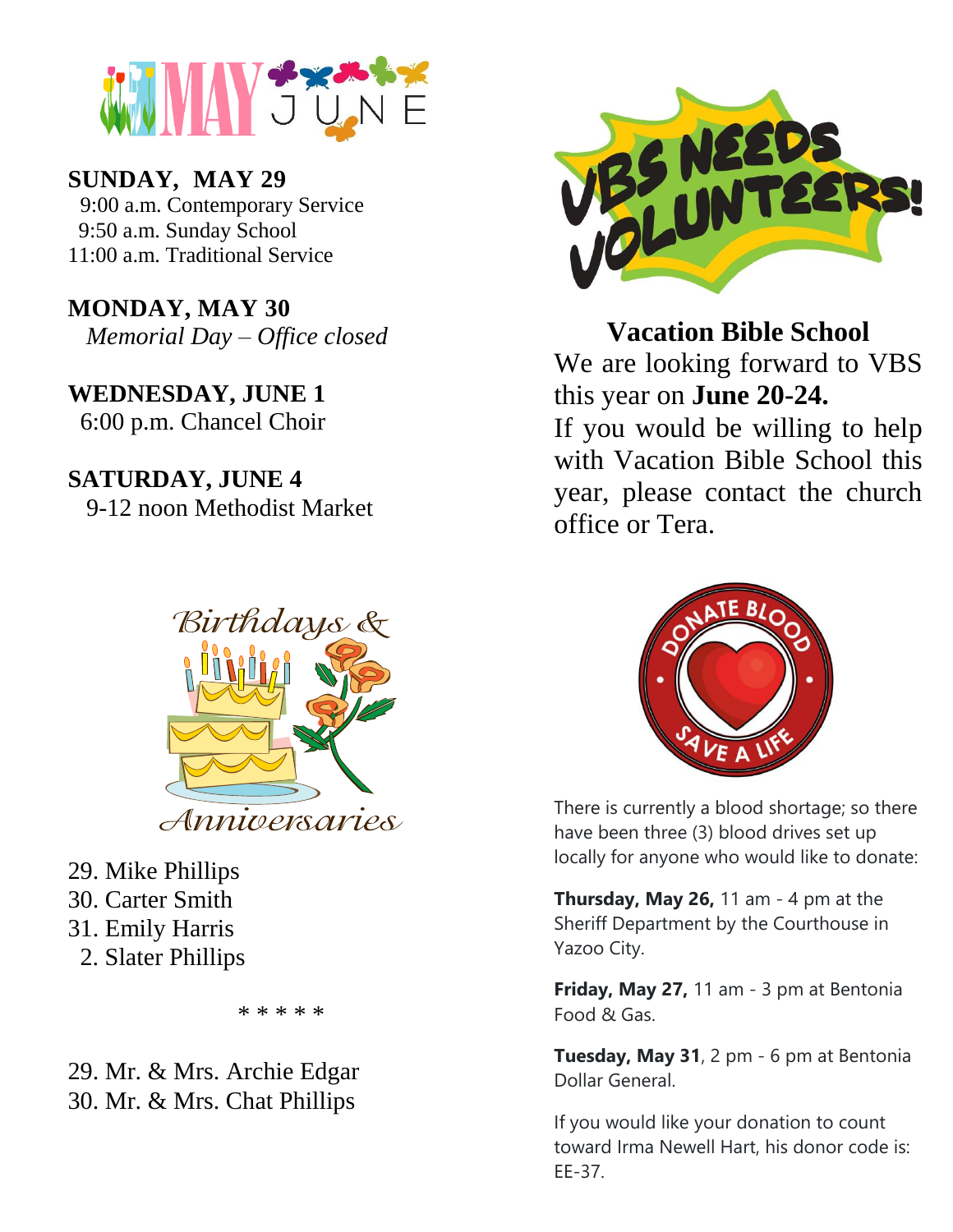### **Hiskidz and Bible in Life**

This week will be our last lesson in the Sunday School series, **Getting Along.** This series has shown us the Old Testament story of Jacob, Esau, and the story of Joseph. As we wrap up this month, this week's lesson, *Doing Good*, reminds us of the importance of not getting even, but instead, doing what is right and good. It is easy to want to get even with someone when they hurt us or someone we love. However, in our lesson, we are reminded of how Joseph handled seeing his brothers after they sold him 13 years earlier. Joseph showed goodness and forgiveness.

#### **VACATION BIBLE SCHOOL**



This year's VBS theme is **"Monumental: Celebrating God's Greatness."** Dates for VBS are June 20 – June 24. If you are interested in helping, please call the church office or contact Tera Smith. We still need volunteers to have a successful Vacation Bible School.

Solid Exound

# **Youth Sunday School**

This Sunday we conclude our series, **Getting Along**. The lesson this week, *Right Reconciliation,* continues to show how Joseph was a young man of right character and integrity. He found himself face to face with the brothers who sold him into slavery nearly 13 years earlier, and he chose to help them and forgive them. Relationships take work, time, unselfishness, and putting aside pride. God wants us to reconcile and restore our relationships with others. After all, He does the same for us.

# **Sunday & Wednesday Night Group**

We have concluded our Sunday and Wednesday night Bible Studies for the current term. We will be working on a bi-monthly schedule to keep us connected through the Summer, as everyone seems to be so busy.

# **Lake Junaluska/M28 Camp**

M28 Camp at Lake Junaluska, North Carolina is July 8-11. All our spots have been filled, but if there are any cancellations the Camp will notify us. We are excited to finally be going back for Summer Worship in the Mountains.